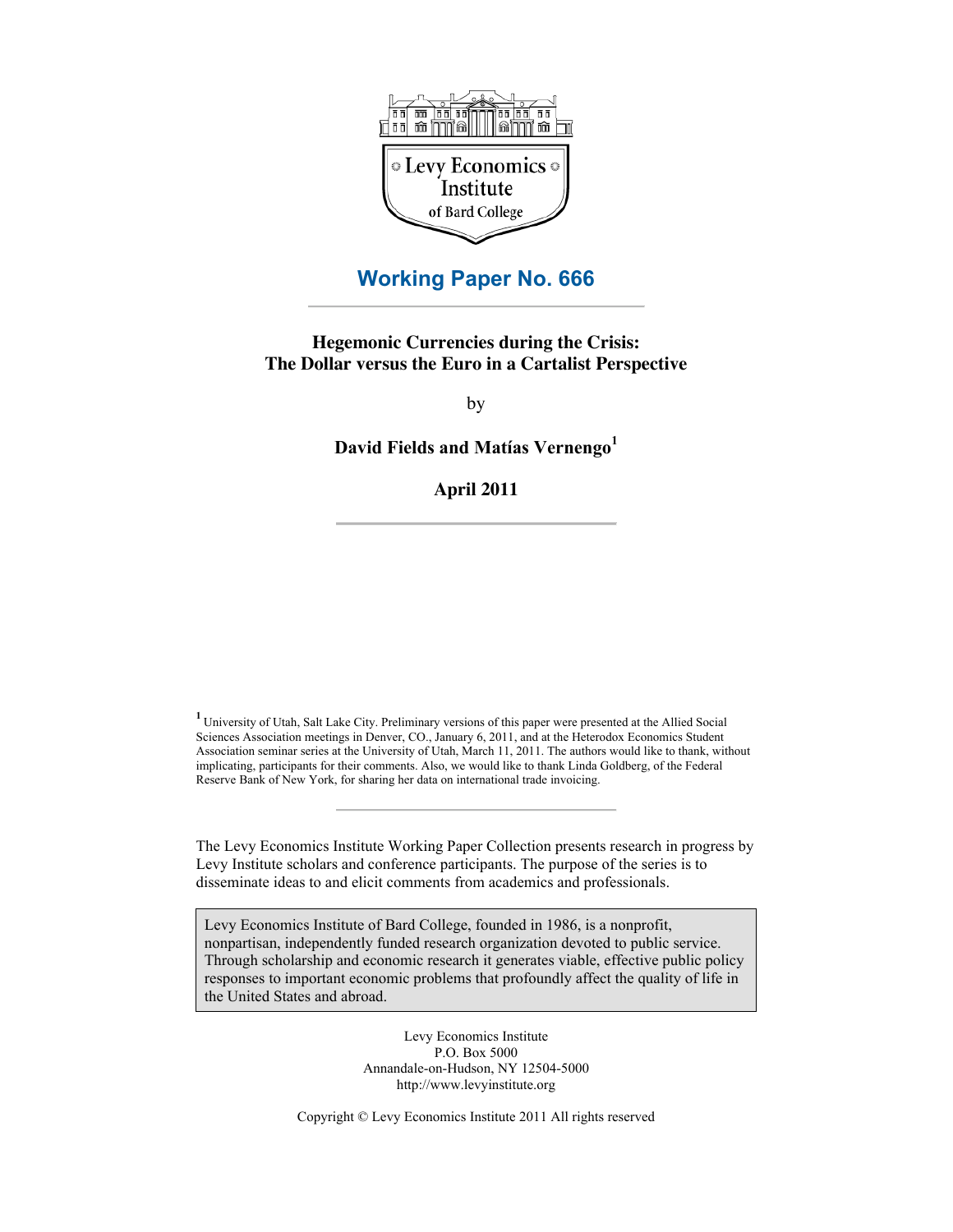## **ABSTRACT**

This paper suggests that the dollar is not threatened as the hegemonic international currency, and that most analysts are incapable of understanding the resilience of the dollar, not only because they ignore the theories of monetary hegemonic stability or what, more recently, has been termed the geography of money; but also as a result of an incomplete understanding of what a monetary hegemon does. The hegemon is not required to maintain credible macroeconomic policies (i.e., fiscally contractionary policies to maintain the value of the currency), but rather to provide an asset free of the risk of default. It is argued that the current crisis in Europe illustrates why the euro is not a real contender for hegemony in the near future.

**Keywords:** Dollar; Euro; International Currency

**JEL Classifications:** F31, F33, F55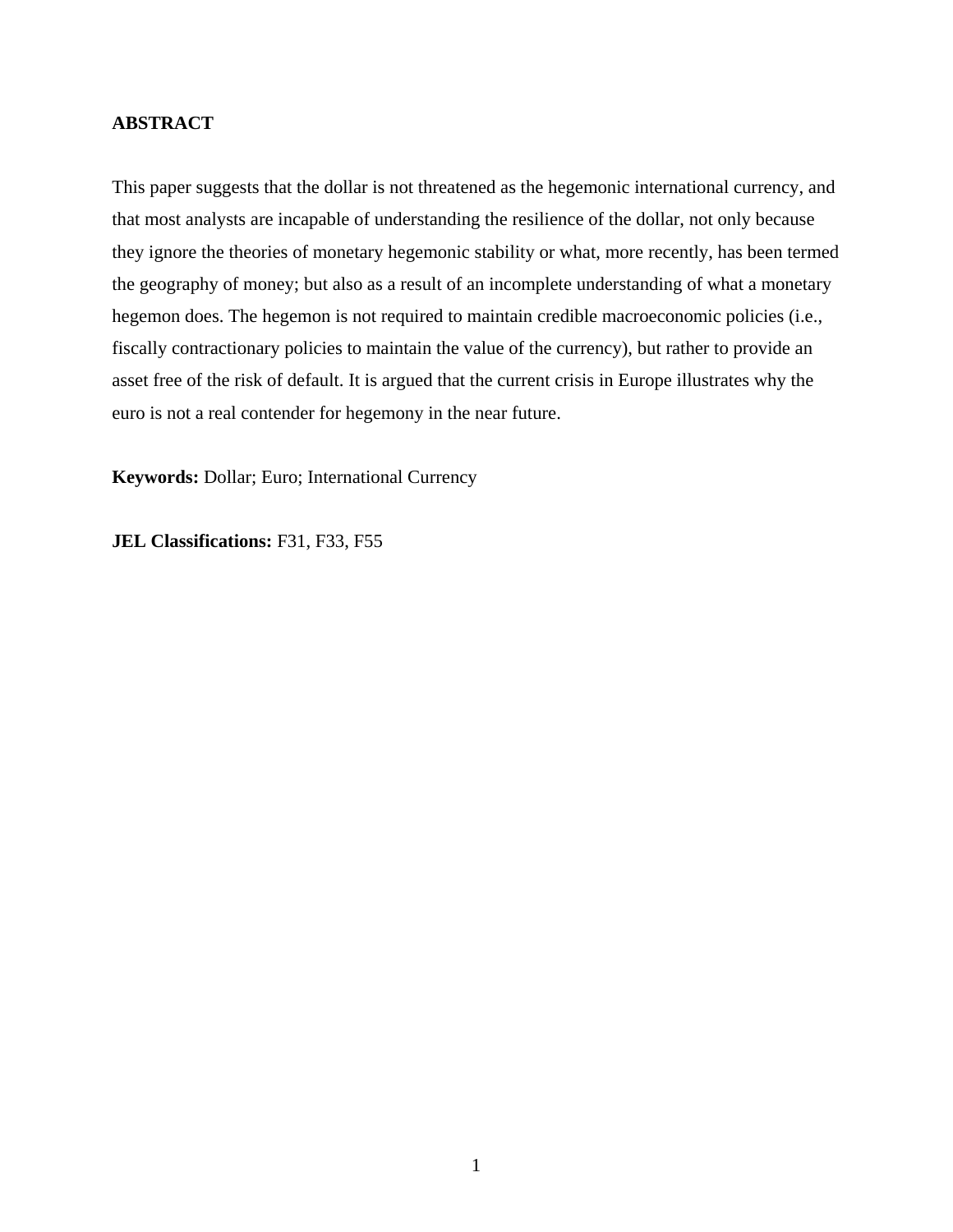### **INTRODUCTION**

Conventional wisdom has suggested that the US dollar is on the verge of loosing its hegemonic position in international monetary markets at least since the 1960s with the seminal work of Robert Triffin. In fact, many authors believe that the collapse of the Bretton Woods system was the proof of the weakness of the dollar. The creation of the euro in 1999, and to a lesser extent the spectacular rise of China, consolidated the view that the dollar's days as the key international reserve currency were numbered.

In this view, the structural American current account deficits, and the counterpart in Germany, Japan, and China's surpluses, the so-called global imbalances, would eventually lead to a run on the dollar. Unsustainable current account deficits would lead agents worldwide to dump the dollar for assets denominated in other currencies, presumably the euro. In this hard landing scenario a financial crisis in the United States would be the detonator of the crash. As it turns out, the global crisis, now known as the Great Recession for its similarities with the Great Depression (Eichengreen and O'Rourke 2010), has led a to a moderate depreciation of the dollar, and a severe crisis in the peripheral countries of the Eurozone, the so-called PIIGS (Portugal, Ireland, Italy, Greece, and Spain), and to increasing doubts about the sustainability of the euro as a common currency.

This paper suggests that most analysts are incapable of understanding the resilience of the dollar, not only because they ignore the theories of monetary hegemonic stability (e.g., Kindleberger 1973; Keohane 1980; Eichengreen 1989) or what, more recently, has been termed the geography of money (Cohen 1998),<sup>2</sup> but also as a result of an incomplete understanding of what a monetary hegemon does. The remainder of this paper is divided in two sections. The first discusses the role of the hegemonic monetary currency in the world economy, providing an alternative to the conventional wisdom, while the second discusses the problems associated with the hard landing scenario for the dollar, and why it is very unlikely that the dollar would be replaced as the key currency by the euro, or any other contender, for a very long period.

<sup>&</sup>lt;sup>2</sup> An important difference between Cohen's approach and the hegemonic stability theory is that the he allows for more than one currency as a dominant reserve asset at a given historical period.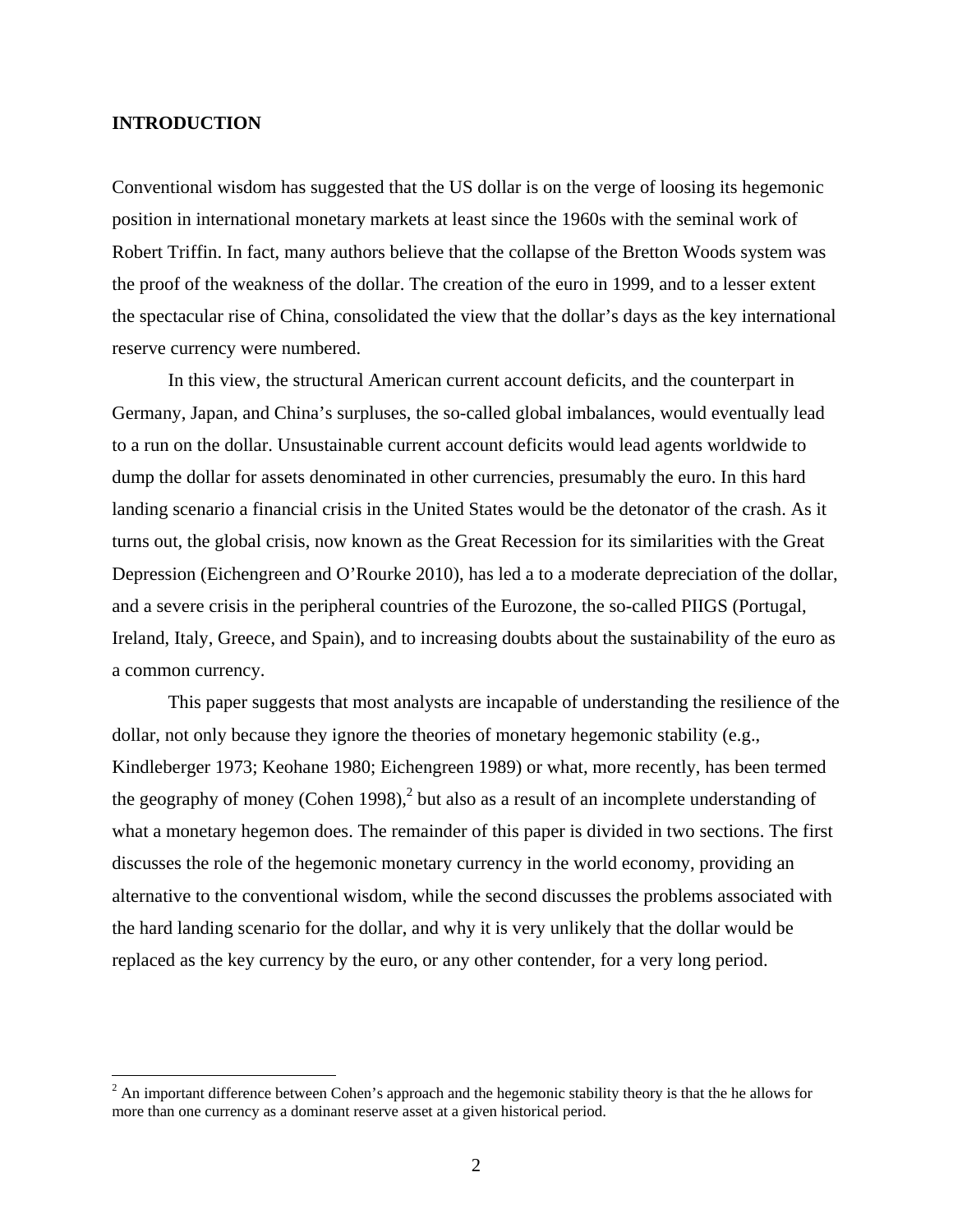#### **WHAT DO HEGEMONS DO?**

Conventional wisdom sustains that money is the result of its functions, in particular, in the marginalist tradition it is assumed that the medium of exchange function is paramount, since it allows to avoid the double coincidence of wants needed for direct exchange (Ingham 2004). Thus, money is an asset that reduces transaction costs and allows for a smoother working of the market economy. There are objective qualities (e.g., divisibility, difficulty to forge, etc.) that are required for an asset to be used as money, but ultimately, in this view, money depends on the subjective acceptance by market participants.

Once a currency becomes accepted, network externalities and inertia provide the momentum to make it the dominant currency (Kiyotaki and Wright 1989). The sanction of the state in this view is not essential, but it maybe the catalyst that leads to widespread adoption. Once a particular asset becomes the dominant means of exchange, inertia leads markets to adopt it as a reserve currency and as a unit of account.

Further, since confidence is essential, conventional wisdom argues that the prince should not directly control the money supply, since political power may lead to overissuing and depreciation. In the absence of an independent monetary authority, metallic currencies—or currency boards, monetary unions, and outright dollarization in modern arrangements—would provide a simple solution for tying the hands of the state. It is important to note that the conventional wisdom—referred to as the Metallist approach by Goodhart (1998)—infers that a separation of monetary and fiscal policies are the trademark of good policymaking.

The conventional story for the existence of money in a domestic setting is more or less extended in the same fashion for international markets. An international vehicle currency fundamentally reduces transaction costs in international trade (Krugman 1980). The advantages of being the vehicle currency are cumulative, and inertia leads to an increasing role in the composition of foreign exchange holdings. Symmetrically, if there is a loss of confidence in the currency, international holders may substitute it for an alternative asset and a crash follows. Conventional wisdom suggests that these crises tend to occur either because the state runs excessively large fiscal deficits (Krugman 1979) or as a result of a self-fulfilling prophesy (Flood and Garber 1984; Obstfeld 1986). In other words, not only governments must be well-behaved,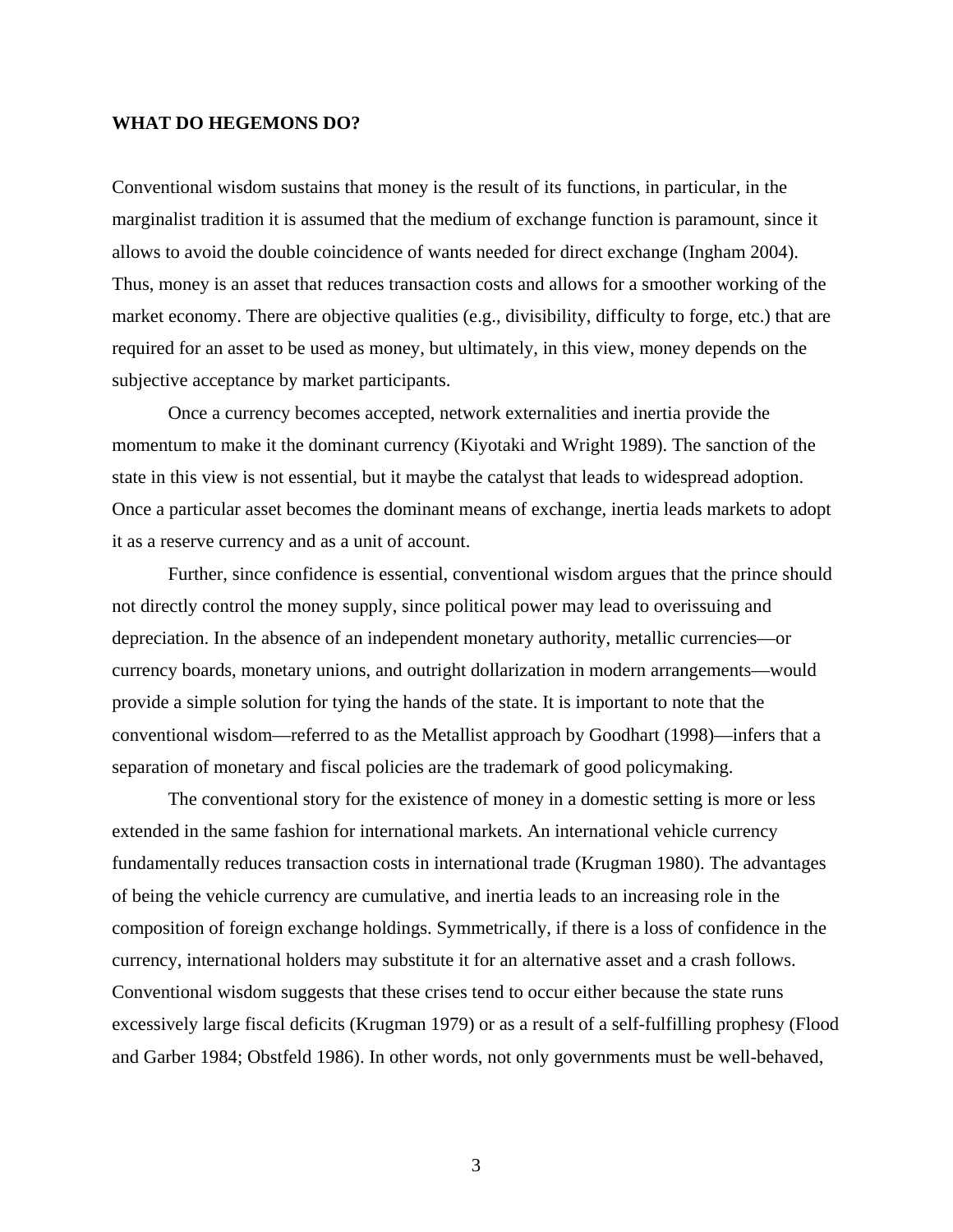but also, given the fickleness of international markets, they must convince markets that they are well-behaved.

In this view, the hegemon is no different than any other country, and it must maintain a credible macroeconomic stance to avoid a run on its currency. High inflation and a depreciating exchange rate (or pressures for depreciation in case of fixed exchange rate) would spell disaster for the reserve currency. Eichengreen (1992) suggests, for example, that the lack of credibility of the interwar gold standard in the United Kingdom, as a result of the rise of left-of-center parties more concerned with unemployment and the expansion of the electoral franchise, was at the heart of the instability of the system and the ultimate demise of the pound.<sup>3</sup>

In contrast with Metallist views of money, the Cartalist or Chartalist approach (Goodhart 1998) emphasizes that the role of economic and political power are the key to a currency standing. In this view, in terms of its functions, money is essential the unit of account that allows calculations to take place, and from that characteristic the other functions are acquired. However, the Cartalist approach is not functionalist (Ingham 2004), and the role of money as a unit of account is a reflection of the political power to establish a particular asset as the currency in the economic system. In other words, money is the expression of the power to enforce the unit of account in which economic calculations are made.

In the ancient world the political power of the prince was always behind a currency. Modern money, meaning the currency system that emerged with capitalism, was not dominated by the state until relatively recently, that is, in the nineteenth century (Helleiner 2003; Rochon and Vernengo 2003), but it is essentially state money now. This means that for the alternative view it is the power of the state, rather than the confidence of the markets, that is essential for the moneyness of a particular asset.<sup>4</sup> In other words, money results from specific historically determined social relations.<sup>5</sup>

 $3$  Eichengreen and Flandreau (2009) show that the pound lost its reserve position in the 1920s, to partially recover it in the 1930s, and finally be displaced by the dollar in the postwar period. In their view, the dollar and the pound can be said to have shared the international reserve position during the interwar period, which shows that there might be more than one key reserve currency at a given point in time.

<sup>&</sup>lt;sup>4</sup> This view of money is compatible with the views of the classical authors and Marx. For a discussion of the classical and Marxist views of money, see Green (1992).

 $<sup>5</sup>$  Marx (1859–61: 239) argued that: "the special difficulty in grasping money in its fully developed character as</sup> money … is that a social relation, a definite relation between individuals, here appears as a metal, a stone, as a purely physical, external thing which can be found, as such, in nature, and which is indistinguishable in form from its natural existence." In fact, the difficulty of grasping the nature of money was greater in a period in which international money was directly or indirectly tied to gold. After the closing of the gold window in 1971, the social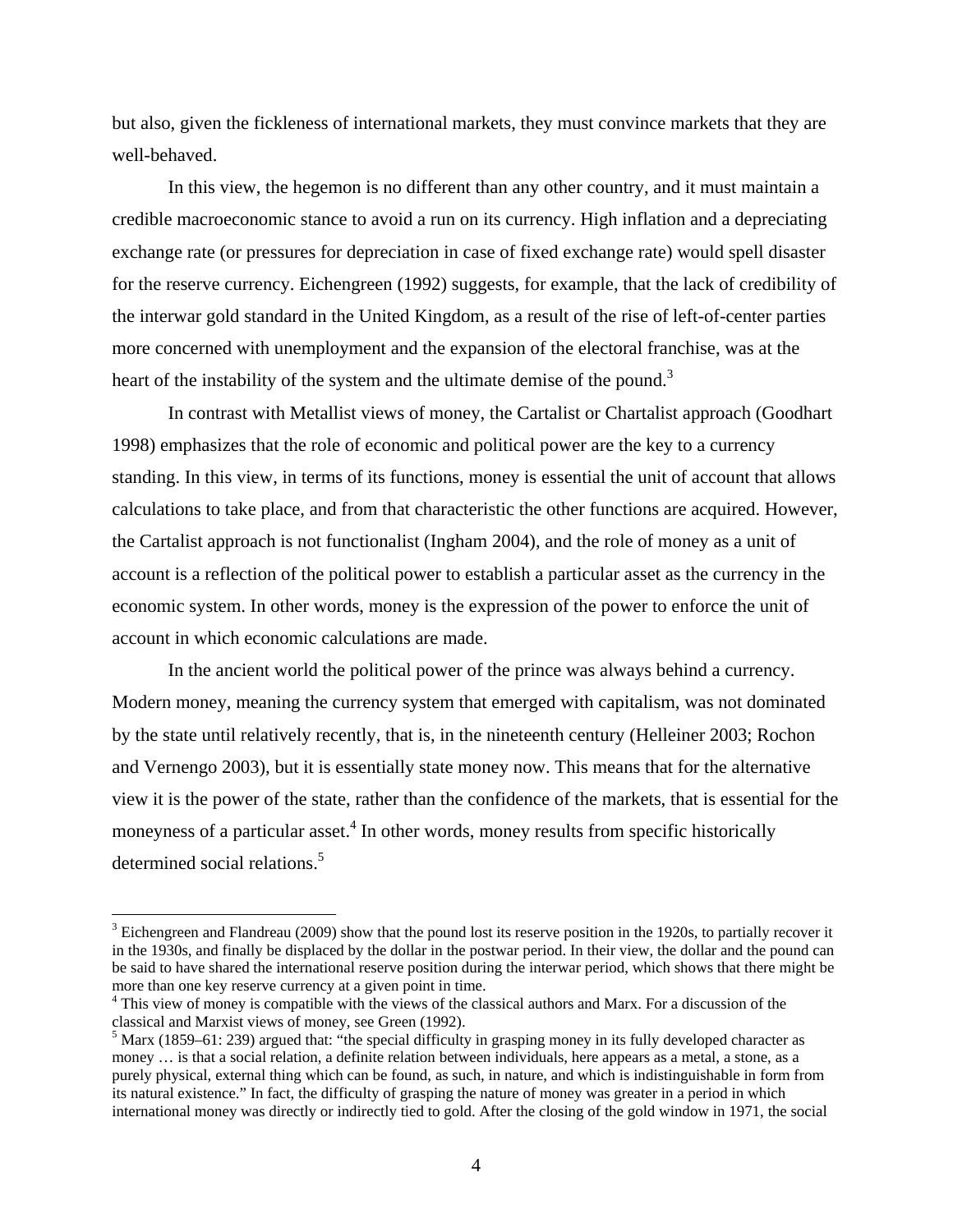In this context, the monetary functions are intrinsically connected with the fiscal matters of the state. Money derives its properties from the state's guarantee, and the monetary authority ensures the creditworthiness of the state by keeping its fiscal solvency.<sup>6</sup> In its own domestic currency the national state is essentially always creditworthy, and default is impossible, since the central bank can always buy government bonds and monetize the debt.

Monetization may, under very specific conditions, lead to inflation, but this seldom has any connection with conventional monetarist stories about excess money supply.<sup>7</sup> If monetization raises the specter of a depreciation of the domestic currency, economic agents may change their portfolios to increase the holdings of foreign denominated assets, precipitating the depreciations and leading to higher domestic prices. Only in the case that the economy was at full employment, a rare phenomenon unless there are explicit government policies to maintain it, would it be possible for monetization to overstimulate demand and lead to inflation.

By providing a guarantee for state debt, the central bank delivers a secure financial asset that facilitates the functioning of financial markets. Also, the state can use fiscal policy to maintain full employment at home, provided the level of activity does not lead to an unsustainable balance of payments position.<sup>8</sup> In that sense, it should not be surprising that the creation of national currencies in the nineteenth century preceded the expansion of the state, from a night watchman that provided only security and the rule of law, to a welfare state that participated actively in the economy and guaranteed an extensive set of social and economic benefits to its citizens. Historically, the power over a national currency provided the foundations for the rise of a fiscally activist state.

If money of account derives its existence from the political power that establishes it, the same is the case for the international unit of account. During the mercantile phase of capitalism, bankers had the power to enforce the repayment of debt in a particular token. For that reason the key reserve currencies were over time associated with the main trading empires and their merchant bankers, i.e., the Venetian ducat, the Dutch guilder, and the British pound. The state,

<u> 1989 - Andrea San Andrea San Andrea San Andrea San Andrea San Andrea San Andrea San Andrea San Andrea San An</u>

nature of money should have been more evident. For a discussion of money as a social relation, see also Ingham (2004).

 $6$  In fact, Helleiner (2003) shows that beyond the control of monetary policy for domestic reasons, the access to fiscal resources was one of the motives behind the creation of territorial or national currencies in the nineteenth century.

<sup>&</sup>lt;sup>7</sup> For alternative inflation theories, see Vernengo (2006b).

<sup>&</sup>lt;sup>8</sup> Note that the principles of functional finance do not extend to debt in a foreign currency. For a discussion of functional finance, see Berglund and Vernengo (2006).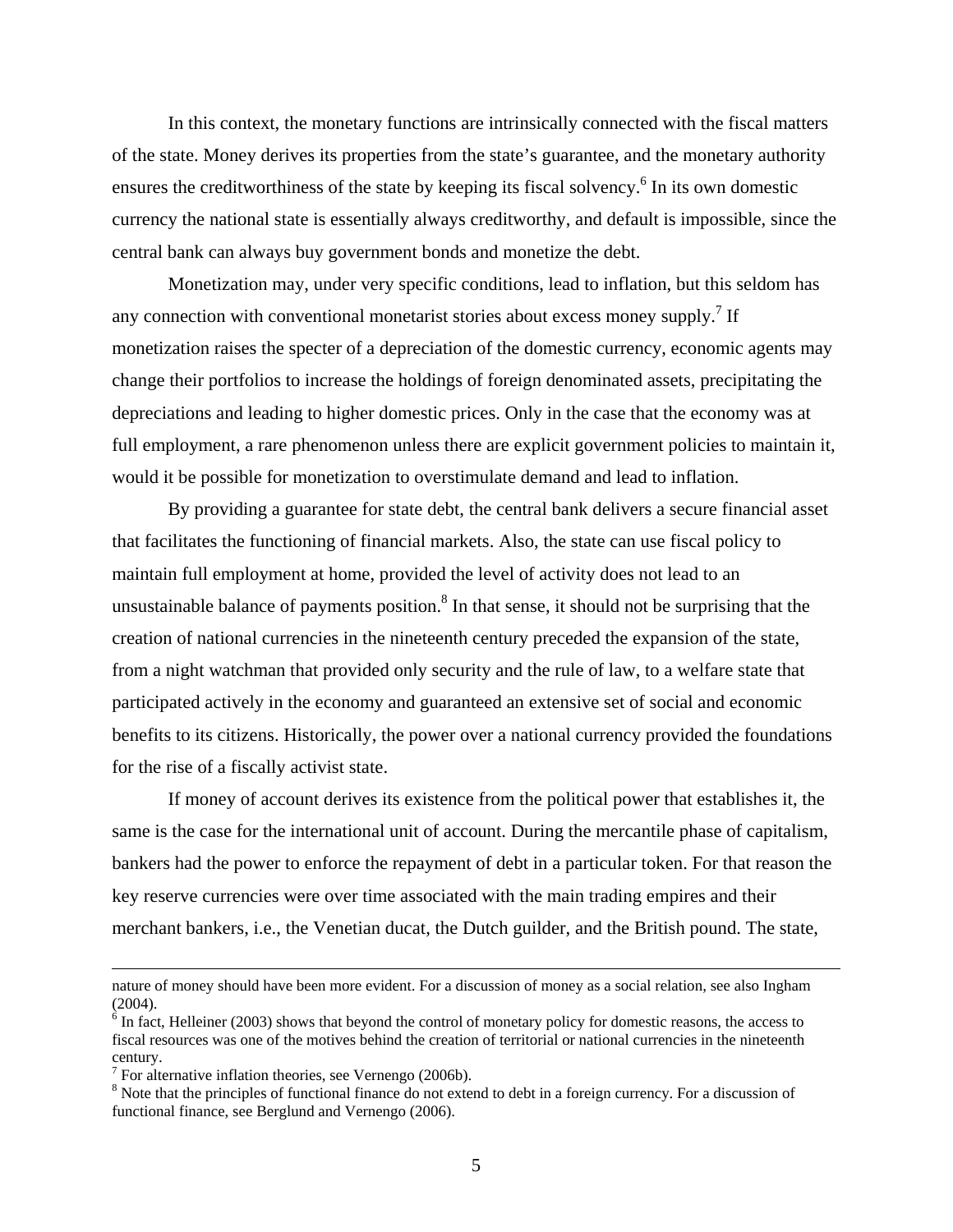dominated in general by mercantile interests, reinforced the dominance of their currency by promoting the mercantilist colonial empires.

As shown by Kirshner (1995) the central or hegemonic states manipulated international money markets, controlling exchange rates or disrupting the functioning of financial markets, to subdue weaker countries in the periphery. It is the power to coerce other countries that is central for monetary hegemony. Further, as much as in the domestic market, the hegemonic country can provide credit on an international basis to promote global demand expansion. For example, during the height of the United Kingdom hegemonic dominance, peripheral countries would obtain credit in British banks, use it to demand manufacturing goods from Britain, and pay for them and the interest on the loans with commodity exports. Since countries were indebted in pounds, and the pound had the guarantee of the Bank of England, the sterling was the main reserve currency *par excellence.*

However, even the hegemon suffered from one particular constraint during the gold standard period and in the previous international monetary systems. Even though the pound was the key reserve currency, it was fixed to gold. In other words, debt was ultimately redeemable in an asset that was not directly controlled by the monetary authority. Default was a possibility, even if a remote one, since through manipulation of the rate of interest and through coercion and cooperation with other central banks, the stability of the system could be maintained. Power, not credibility, was at the center of the international monetary system. The hegemon was not just a source of global stability, acting as a lender of last resort, but also the crucial source of global demand.

These features of the international monetary system have only been intensified since the dollar lost its connection to gold with the collapse of the Bretton Woods arrangement. In fact, since the closing of the gold window the dollar became the first world fiat money.<sup>9</sup> For the first time the international currency is akin to the domestic currency for the hegemon, since its central bank can always buy assets denominated in the domestic currency and finance government debt. There is no balance of payments constraint for the hegemonic country and the principles of functional finance apply on a global basis. In this sense, it is possible for the hegemonic state, in

<sup>&</sup>lt;sup>9</sup> Serrano (2003) refers to the post-Bretton Woods system as the flexible dollar standard, while Vernengo (2006a) argues that the system maybe described as a *latu sensu* dollarization, i.e., not the specific use of the dollar by a country (dollarization *strictu sensu*), but by the whole world economy, i.e., a system in which the dollar is *de facto* a global fiat money.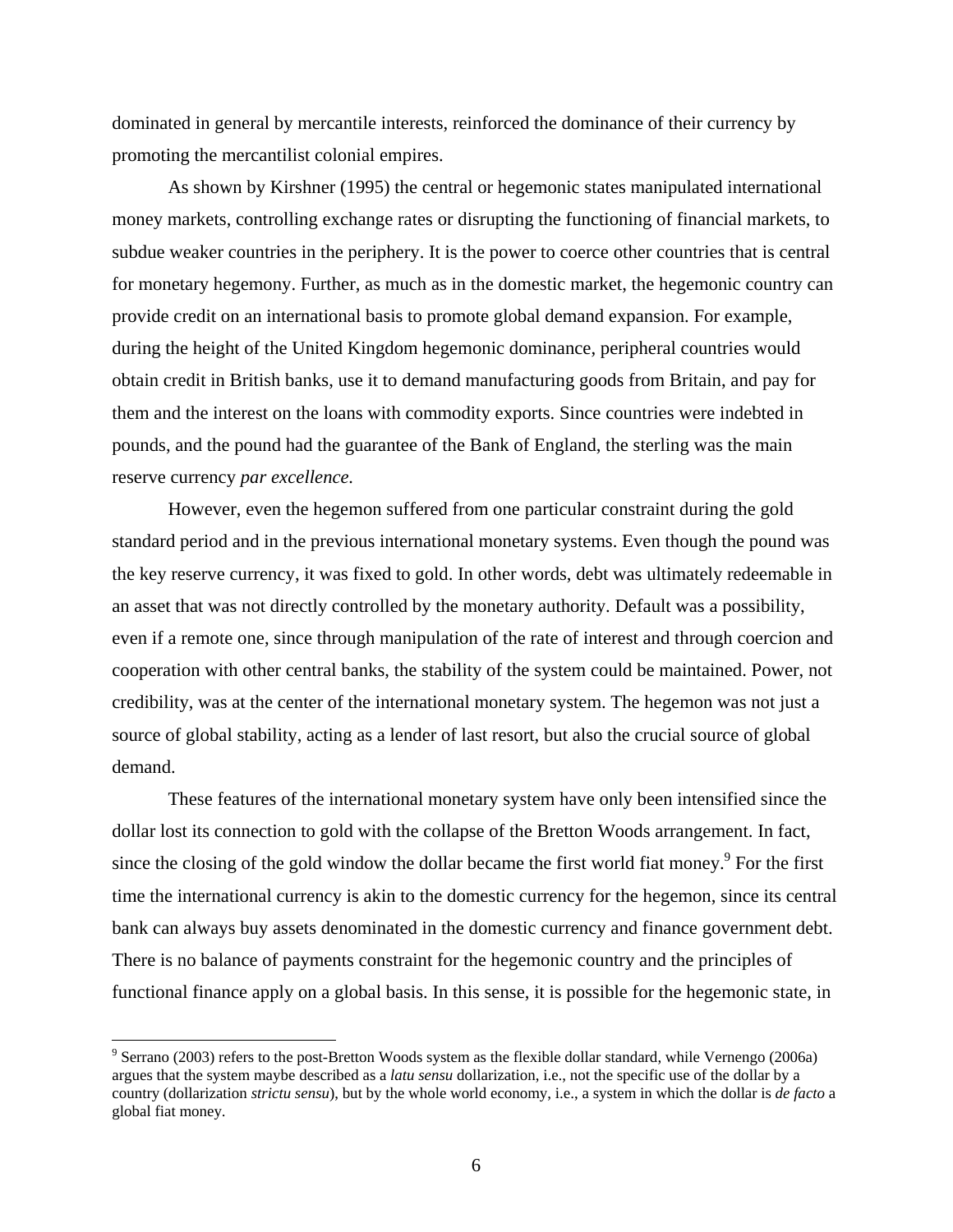this case, the United States, to be a global debtor (as national states are in their domestic economies) and to provide a default risk free asset to facilitate global accumulation.

Not only the central bank of the hegemonic country can act as a lender of last resort to its own banks, but also it can do it for the state, and the national government has the ability to stimulate global, not just domestic, effective demand.<sup>10</sup> Further, the risk that the hegemon would be unable to expand demand globally because it's forced to maintain a fixed ratio of currency to an external asset is inexistent. It is true that foreign countries and agents may show unwillingness to hold dollar denominated assets, but, as in the domestic case, the Fed can always monetize debt.

Again, as in the closed economy case, this only would be inflationary and lead to a run on the dollar if there is currency substitution on a massive scale, which would require a credible alternative to the dollar. And that leads us to the current crisis and the euro, which was hailed by some as a possible alternative to dollar hegemony. It is important, however, to emphasize that even if economic agents substitute the euro for the dollar, the United States still would not have its ability to import curtailed, since most American imports are invoiced in dollars, including commodities. Essentially, that means that the United States would still not have a balance of payments constraint.

### **FOR WHOM THE BELL TOLLS?**

The Triffin dilemma suggested that a dollar glut would lead to the demise of Bretton Woods, and eventually the loss of the hegemonic position of the dollar in international monetary markets. The collapse of the Bretton Woods system allowed for the devaluation of the dollar and, even according to conventional wisdom, that should have been enough for eliminating the dilemma. In this view, imbalances persist because some countries are resistant to revaluation of their currencies, in particular China (Bergsten 2010).<sup>11</sup> The long-term devaluation of the dollar,

 $10$  In this sense, the global imbalances, in particular the large American current account deficits that reflect the socalled "exorbitant privilege," are instrumental for the functioning of the world economy. However, it is important to note that the fact that countries in the periphery have benefited from the flexible dollar standard does not imply that it is adequate to suggest that the system is akin to Bretton Woods (Dooley, Folkerts-Landau, and Garber 2003). In fact, during the actual Bretton Woods period global imbalances were limited by the dollar-gold connection. A

similar view of global imbalances to the one presented here can be found in Kregel (2010).<br><sup>11</sup> Note that imbalances were solved during Bretton Woods, and to a great extent still are, by changes in the level of activity rather than changes in the exchange rate (Kregel 2010).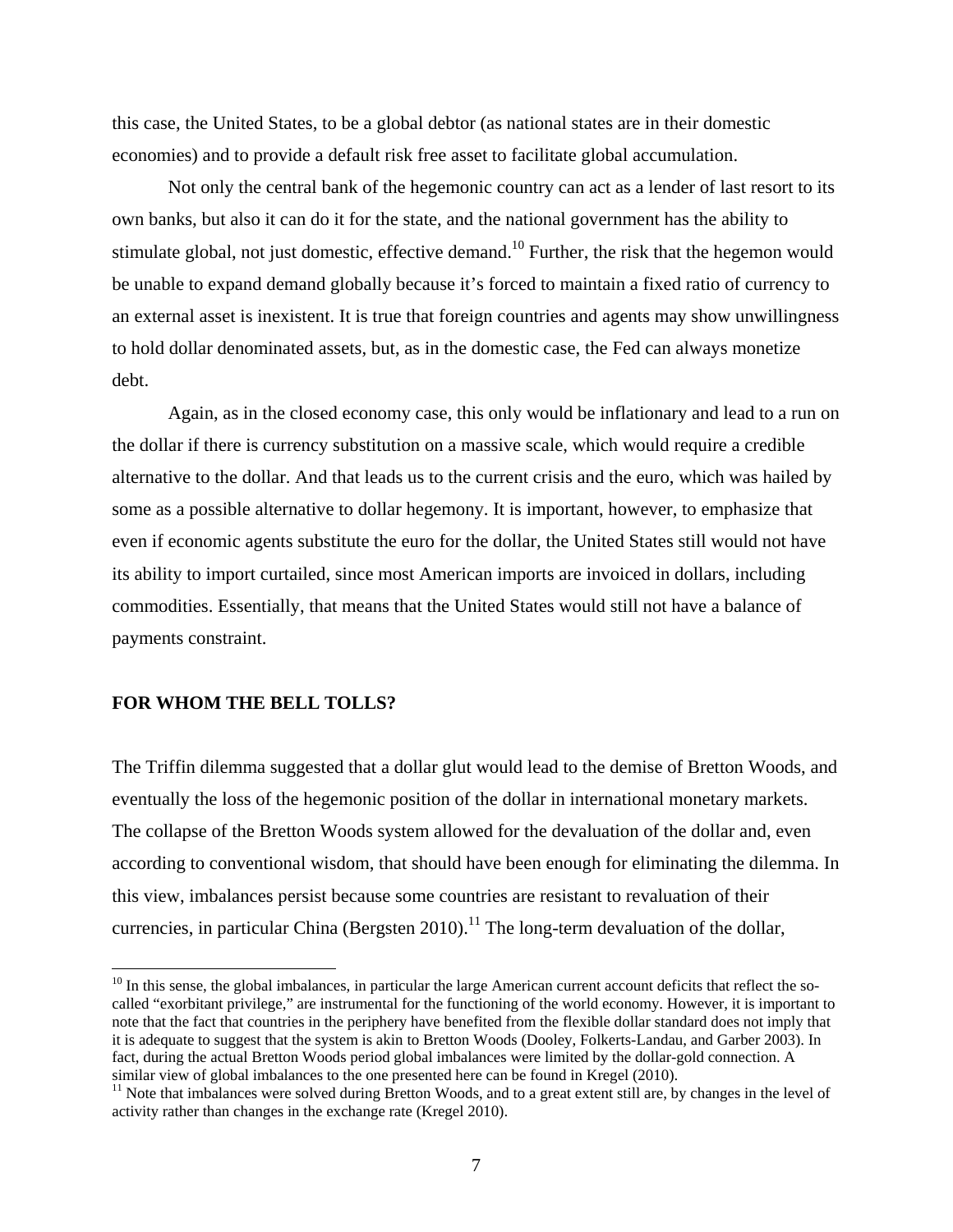considering the trend after the end of Bretton Woods, and more importantly, after the appearance of the euro has been interpreted as a sign of the end of dollar hegemony (Chinn and Frankel 2008).

A cursory look at the data does not provide an obvious scenario in which the euro would overtake the dollar as the main international currency. Figure 1 shows that since the 1990s the reserve position of the dollar did not change much, remaining around 60 percent of central bank's holdings. In the late 1990s holdings peaked up at 70 percent, a number that is closer to the 1970s level, but has since returned to the mid-1990s level. Foreign exchange reserve holdings of dollars have grown sharply over the last decade, exceeding \$7 trillion in 2008, mostly concentrated in the accounts of peripheral economies. More importantly, the euro has increased it relative participation in the holdings of central banks around the world, from 20 to 30 percent approximately. $^{12}$ 





However, it is important to note that the International Monetary Fund's Currency Composition of Official Foreign Exchange (COFER) data is measured in current dollars. In other words, the changes in reserve holdings reflect changes in the value of the currencies vis-à-vis the dollar. If one fixes the exchange rate then, as shown in figure 1, the euro (corrected for exchange rate

**Source:** IMF and authors' calculations

<sup>&</sup>lt;sup>12</sup> Before 1999 the euro reserves are represented by the sum of German marks, French francs, and Dutch guilders.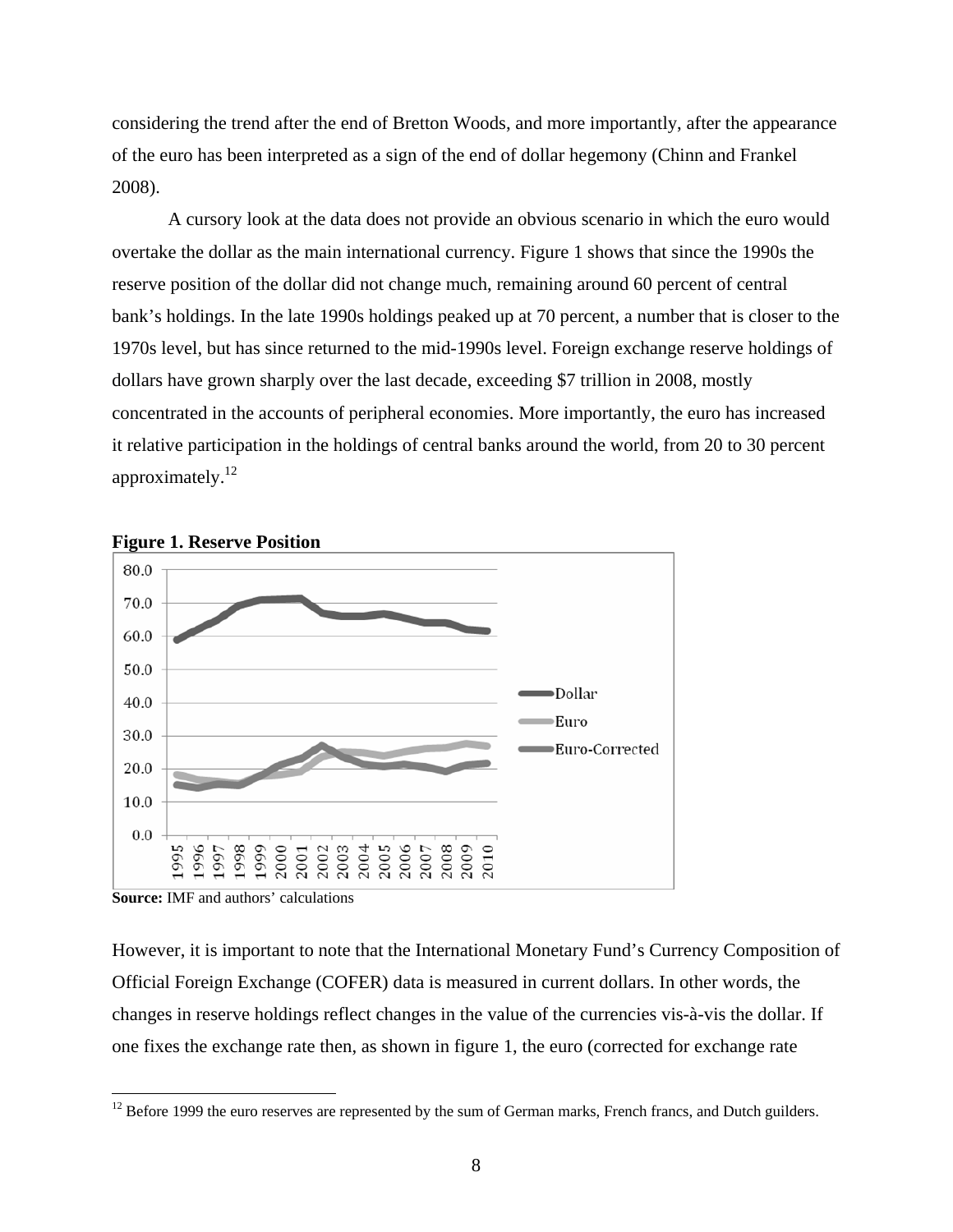variations) share remains at around 20 percent. Other potential substitutes to the dollar as key reserve currency, like the yen or the renminbi, are too insignificant to be taken seriously at this point.

Another crucial measure of dollar dominance is the percentage use of the dollar in international trade transactions, that is, to what extent the dollar is used as vehicle currency for world trade. Figure 2 shows relatively recent data on the fraction of exports invoiced in its own currency by the United States, the European Union, and two key countries within the EU. The United States, in contrast to the EU and its members, invoices most of its exports in its own currency. Around 95 percent of American exports are invoiced in dollars, while the euro is used in around 30 percent for European countries. A similar situation is found when one looks at the data for import invoicing (Goldberg and Tille 2008). Also, the dollar remains the leading transaction currency in the foreign exchange markets, with slightly less than 85 percent share in the volume of international trade and financial markets combined, which corresponds more than twice the share of the euro, which stands at around 39 percent (BIS 2010).





It is interesting to note that American banks do not dominate the geographical distribution of currency turnover in international financial markets. Banks located in the United Kingdom accounted for 37 percent of global foreign exchange market turnover, followed by those in the

**Source:** Goldberg and Tille (2008)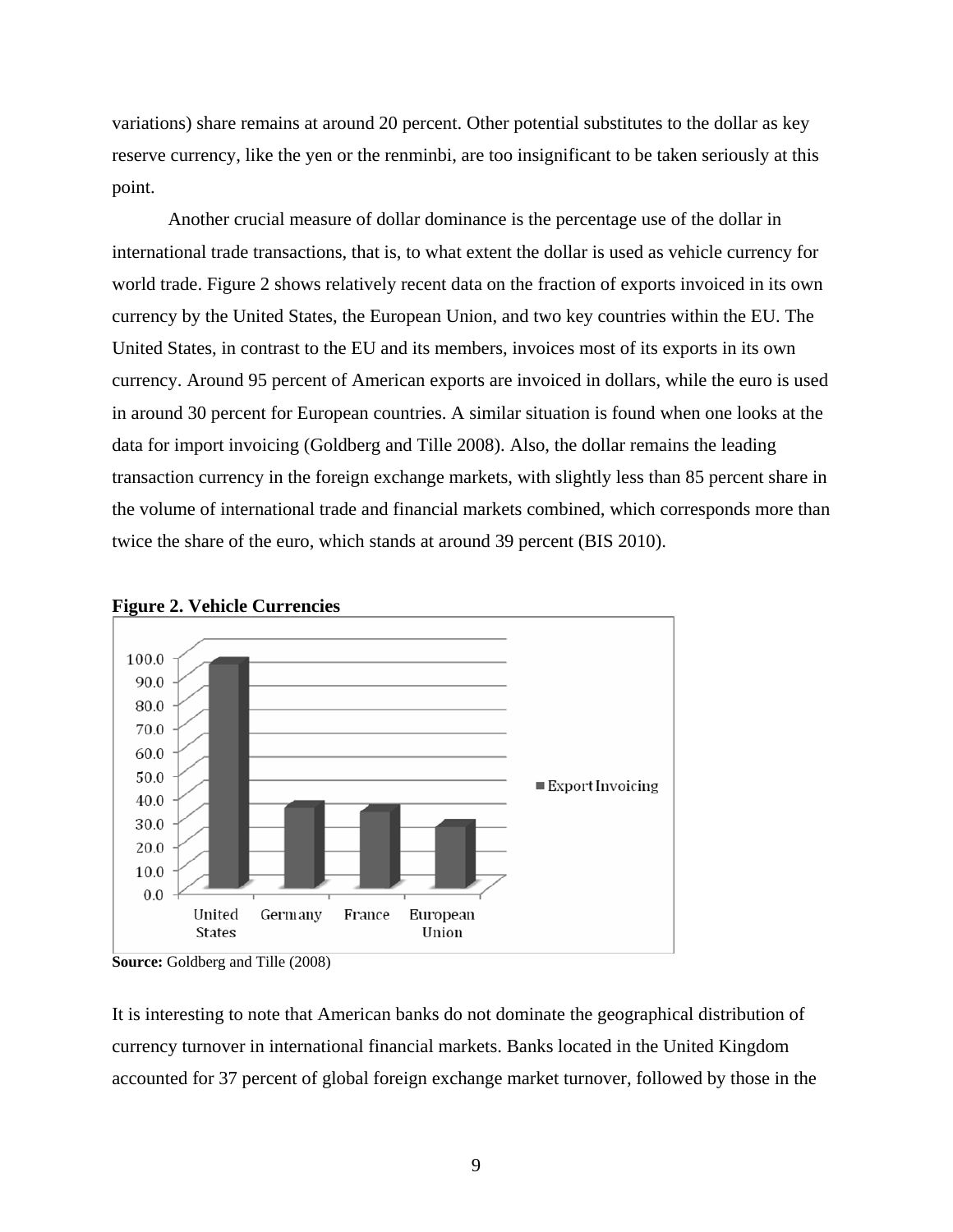United States (18 percent), Japan (6 percent), Singapore (5 percent), Switzerland (5 percent), Hong Kong (5 percent), and Australia (4 percent) (BIS 2010). Germany, the main financial center for euro area countries accounts for only 2 percent of daily currency transactions (BIS 2010). This suggests that there is great inertia in the position of world financial centers, and that London remains central long after the demise of the British financial order (Langley 2002).

In this sense, it seems reasonable to assume that the dollar will remain as a key currency even if the euro gains momentum, as several authors have suggested (e.g., Chinn and Frankel 2008; McNamara 2008; Eichengreen and Flandreau 2009; Goldberg 2010). Yet, in our view, to correctly understand the euro's threat to the dollar international position, it is crucial to evaluate the effects of the first major financial crisis suffered by the euro in the aftermath of the 2007–08 financial crisis.

European banks were heavily exposed to mortgage based securities and other assets that caused the American financial crash. Financial distress created early on, in September 2008, an increasing spread between the benchmark German government bonds and those of peripheral countries within Europe, even though all are denominated in euros. As correctly noted by McNamara (2008) there is no equivalent in the EU to the US Treasury bills, a situation that results from the lack of coherent fiscal framework in the Eurozone.<sup>13</sup> Further, the European Central Bank (ECB), while willing to act as a lender of last resort to European central banks, has been unwilling to do the same for member states.<sup>14</sup> The ECB applies a macroeconomic straightjacket based on an incoherent monetarist view of strictly maintaining price stability, regardless of circumstance, at whatever social costs.

In the United States the crisis led to an effort by the Fed to maintain the interest rate on long-term government debt at low levels with the controversial quantitative easing policy. By buying great quantities of treasuries, the Fed not only keeps stable bond prices and low interest rates, but it also provides assurances that Treasury bonds remain a secure asset. That allows the US Treasury to maintain high fiscal deficits on a sustainable basis.

<sup>&</sup>lt;sup>13</sup> Several authors have criticized the problems in European macroeconomic conduct, in particular, the decentralization of fiscal management (e.g., Arestis and Sawyer 2006; Sardoni and Wray 2006).

 $14$  The Maastricht accord involves the technical prohibition of the financing of public deficits by the ECB (Article 21.1 of the ECB statute).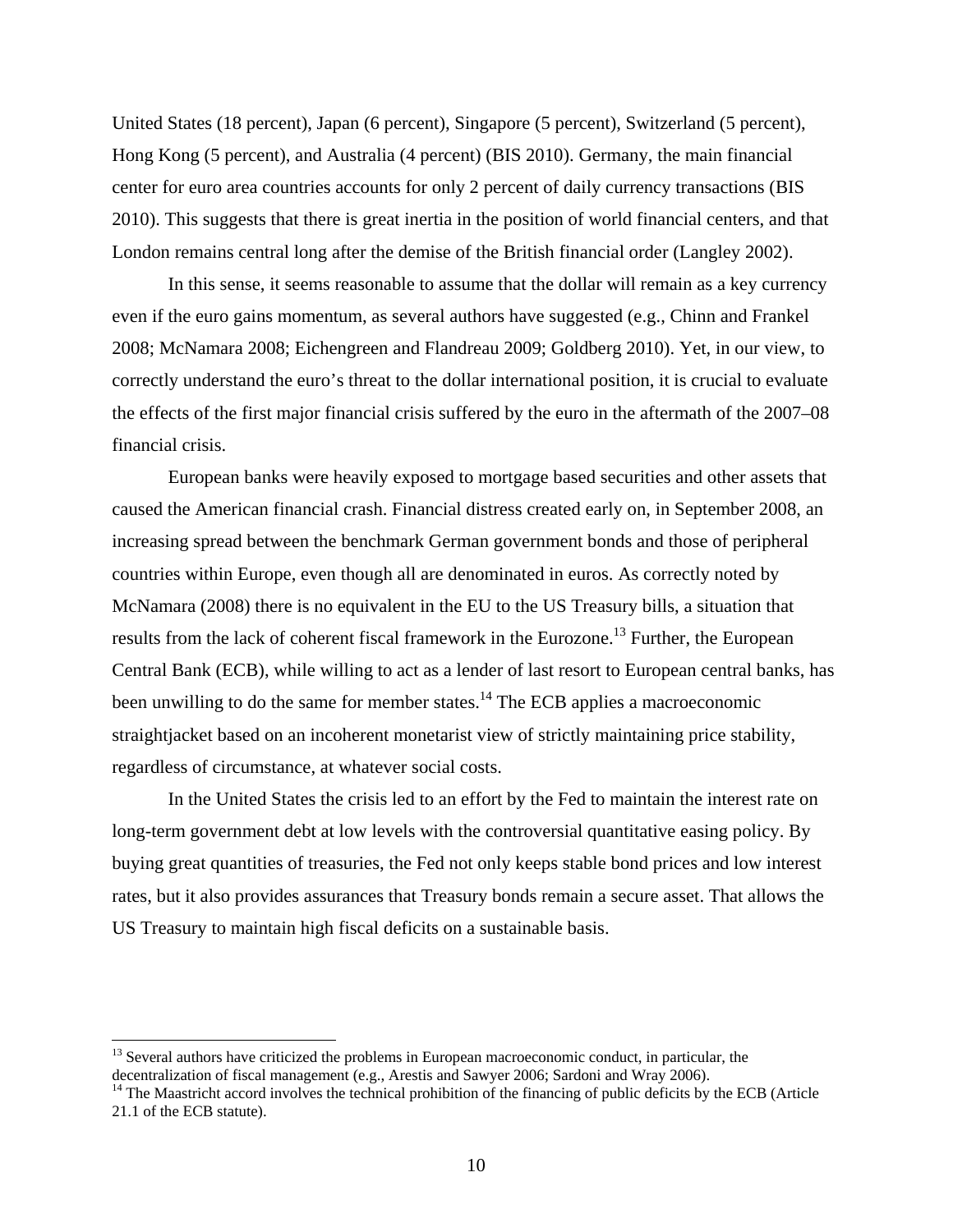That is the exact opposite of what the ECB has done for the countries in the periphery of Europe.<sup>15</sup> Countries in a currency union lose control of monetary policy and cannot depreciate the exchange rate. But a common currency setting also brings to an end the possibility for a single nation to run fiscal deficits since the sources of funding are either removed or subjected to supranational control.<sup>16</sup> If the ECB decided to buy Greek and Irish bonds (and Spanish and Portuguese, too), and maintain their interest rates on par with the German ones, it could. But, alas, the ECB decided to show that euro-denominated bonds are all equal, but some more equal than others. If the ECB says that some euro-denominated bonds are worthless, who would deny it?

As in the Greek case,  $^{17}$  the Irish are accepting a European Union, International Monetary Fund, and ECB bailout, which will imply severe fiscal adjustment—and increasing unemployment—and which will ultimately, but unquestionably, fail. They should simply leave the euro, even though the political reality is that they are very likely going to stick to it (as Argentina did with a fixed peg) for several years.

For our purposes it is important to note that the EU has been unwilling to expand effective demand at the regional level, let alone act as a global source of demand, which is one of the key roles of a hegemon. The inability to implement global expansionary policies and the enforcement of regional adjustment with fiscal consolidation and wage reductions within the Eurozone to compensate for German trade surpluses is more important to understand whether the euro can rival the dollar than the fact that the latter has experienced a mild depreciation over time.

In fact, there is no rule that says that the international unit of account cannot have a variable price in terms of other currencies, and the domestic currency does change in value  $(inflation)$  and for the most part that does not preclude its functions as fiat money.<sup>18</sup> The essential feature of the key currency is that there is no possibility of default in that currency, and that is

<sup>&</sup>lt;sup>15</sup> In May 2010 the EU created the European Financial Stabilization Fund to bailout financially distressed countries in the region, but still requiring severe fiscal adjustment in exchange for funding.<br><sup>16</sup> European economic policy lacks necessary effective fiscal policy coordination conducive to the structural needs of

the different European economies that constitute the EMU. The Stability and Growth Pact (SGP) has become a rigid fiscal rule that generates counterproductive procyclical policies (see Panico 2010).

<sup>&</sup>lt;sup>17</sup> It is interesting to note that the ratio of debt/GDP for Greece moved from 100.3 in 1999 to 95.6 as of 2007, owing to a significant rise in GDP. Greek authorities did not, in fact, let their finances decay, as many in the mainstream argue was straw that broke the camel's back in the unfolding European debt crisis (Panico 2010).<br><sup>18</sup> For a discussion of conventional (Monetarist/Metallist) and alternative views of inflation, see Vernengo (2006b).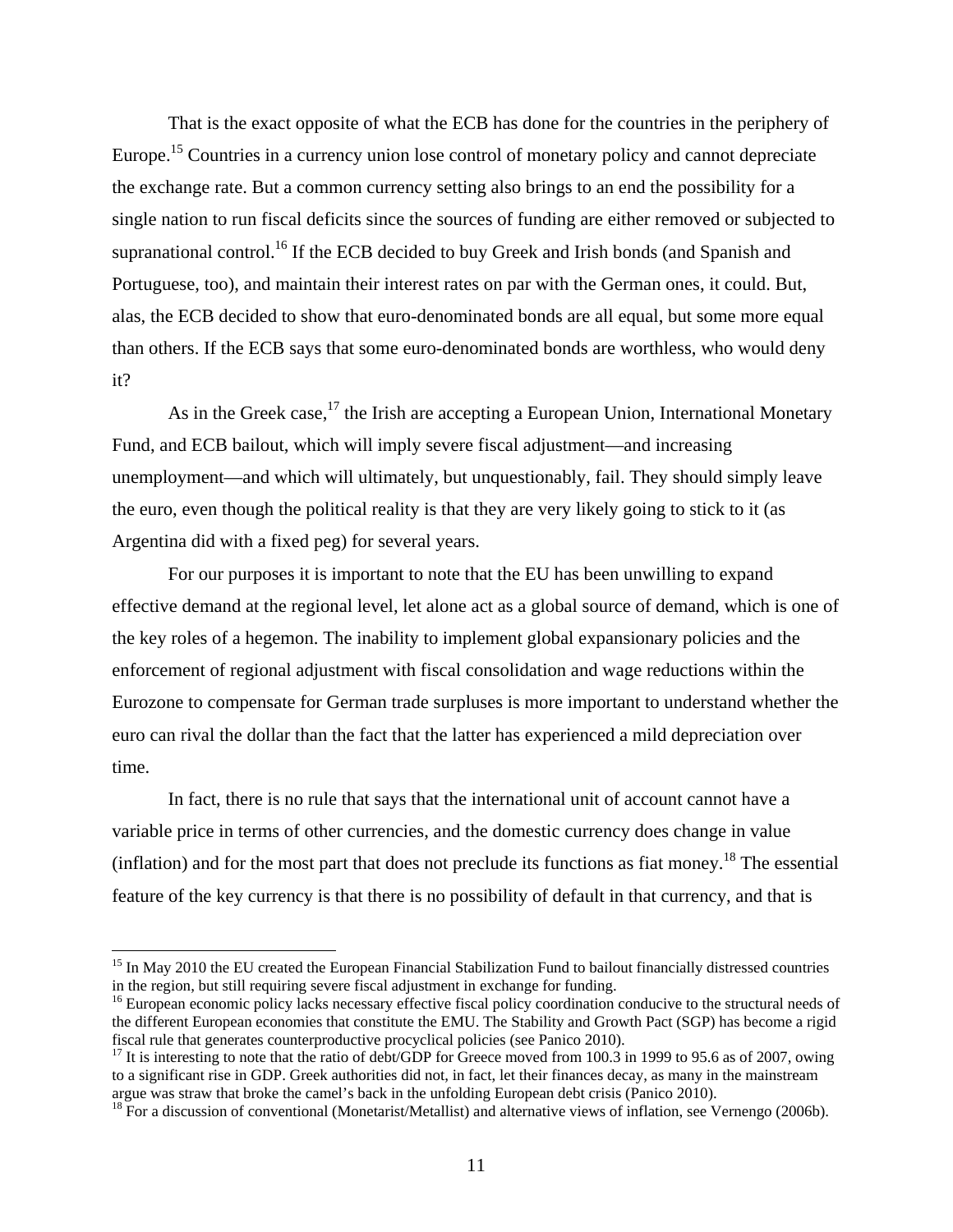why in the worst period of the crisis, after Lehman's collapse, the dollar actually appreciated, since agents tend to fly to secure assets (figure 3).



**Figure 3. Dollar Exchange Rate** 

#### **Source:** Fed

The reason the dollar remains and will remain the key currency is not that its value is stable, as Metallists would argue is necessary for fiat money, but because the United States does not incur debt in other currencies and the institutions that manage macroeconomic policy guarantee that a default in dollars cannot take place. This creates the capacity for the United States to incur international debt without any reasonable limit.<sup>19</sup>

Note that an important part of that privilege is associated to the fact that key commodities, like oil, are priced in dollars in international markets. Not only that implies that there cannot be an insufficient source of dollars to import key commodities, but also a depreciation of the dollar does not have the impact of increasing the price of imports (Parboni 1981).

 $19$  If the United States ever decided to repay its foreign liabilities through persistent current account surpluses, this would require a strong dollar depreciation, which would, by implication, depreciate the real value of US debt through the related increase in its price level. This, in turn, would reflect a slow-down in the growth of exports from the rest of the world to the United States (Schulmeister 2000). Given the predominance of export-led growth for many economies in the periphery, semi-periphery, and even in the core, dominant economic agents in the world economy are not necessarily keen on seeing dollar hegemony progressively vanish.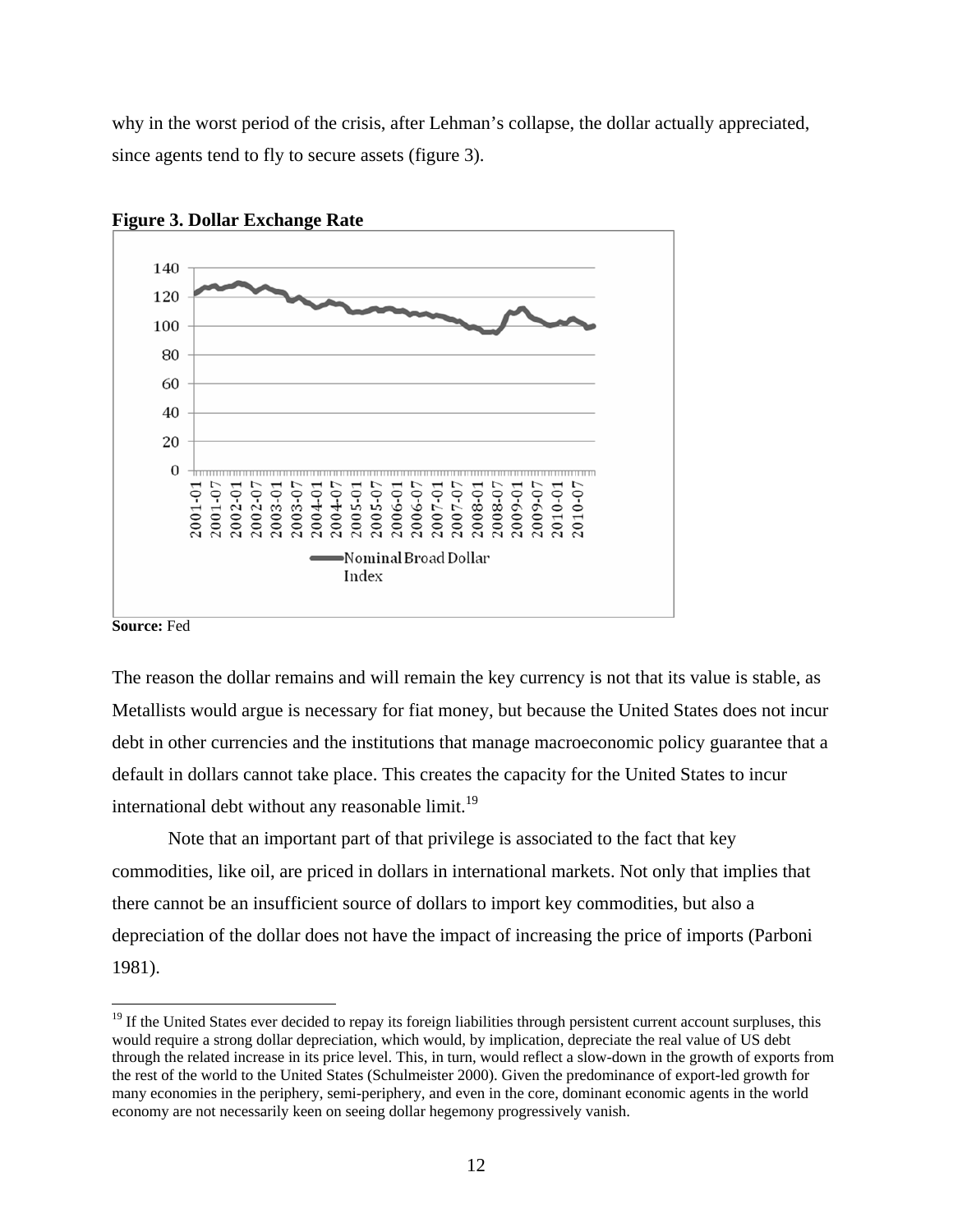Note that this is true even if fiscal and monetary policy in the United States have been insufficient for creating full employment at home. In fact, even though massive unemployment in the style of the Great Depression would be unacceptable, the US authorities have been willing for the last three decades to allow for higher levels of unemployment, and stagnating wages, which has been implicated in private debt-led consumption expansion, and speculative boom and bust cycles (Barba and Pivetti 2009). But that is more a domestic question than the international position of the dollar that reflects the social conflicts in the United States.

#### **FINAL REMARKS**

The dollar is the *lingua franca* of the international monetary system, and will remain so for a very long period. Neither the euro, nor any other contender, has the necessary requirements to be the key international currency, when that role is properly understood according to a Cartalist position. In the conventional Metallist view, the hegemon is no different than any other country, and it must maintain a credible macroeconomic stance to avoid a run on its currency. The fears of a near demise of the dollar are, in this view, associated to the domestic mismanagement and lack of austere, credible policies in the United States.

Barry Eichengreen (2011), who uses a conventional Metallist interpretation of hegemonic currencies, suggests more sensibly that the dollar will remain one of the several international reserve currencies. In his view, the historical record shows that more than one currency is often used as international currency. While it is true that several currencies are often used as reserve and vehicle currencies in international markets, it is far from clear that more than one currency has served as the risk-free asset since the rise of global capitalism. And that feature of the dollar is currently unrivalled. A Cartalist approach suggests that the resilience of dollar might be greater than expected, because for the first time the hegemonic currency is fully the creature of the dominant international state and disconnected from gold.

In the alternative, Cartalist view, the hegemon must be able to borrow in its own currency and provide a secure asset free of default risk to the system. The ability to provide the risk-free asset is not a privilege, despite De Gaulle's finance minister dictum, since privileges must be granted. The dollar is the key currency because the United States can impose that key commodities are traded in its own currency, and agents must trade in dollars to settle transactions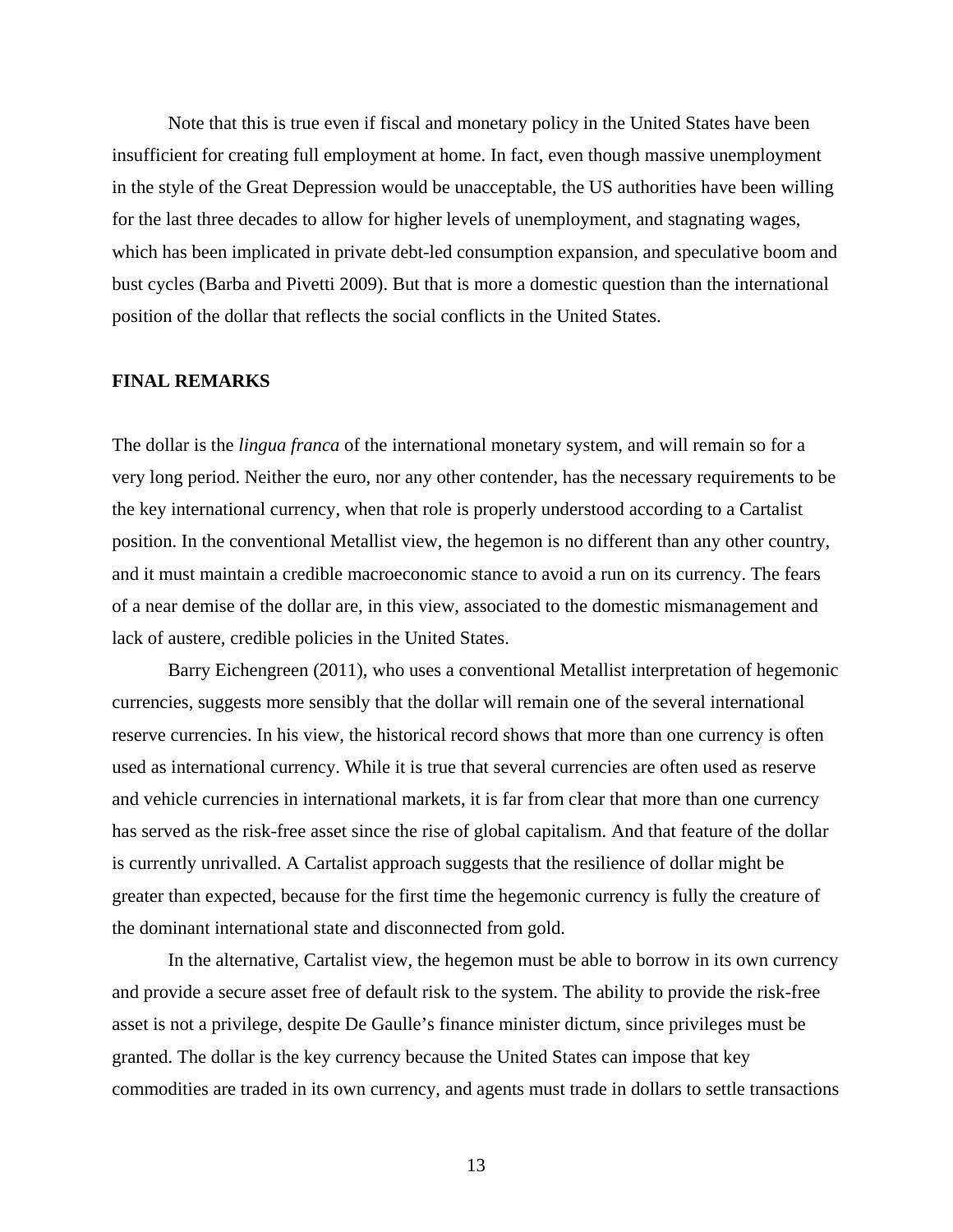with American corporations. The role of the dollar in international markets, and the advantages that come with it, are the spoils of hegemonic power.

The provision of this asset allows the hegemonic country to become the source of global demand and insulate itself from fluctuations and contradictions of perilous cumulative disequilibria that may arise in the world economy. In other words, the secure asset enables the hegemonic country to set the global social, political, and economic conditions, within which the transmission of misery (contagion) between countries, and between global and national levels, is essentially regulated.

The current crisis shows that the euro is not a credible challenge to the dollar. The EU has forced a significant fiscal contraction on the deficit countries, imposing packages that are equivalent to the IMF-sponsored structural adjustment programs in developing countries. The renegotiation of inter-European debts, which is common for subnational entities within countries, providing European funds rather than contractionary adjustment is off the table, at least for now, making the euro completely unqualified as an international currency, since default in eurodenominated bonds seems possible.

In fact, the continued Chinese expansion, and its positive effects in a good part of the periphery, in particular for commodity exporting countries, makes the renminbi a more adequate international currency in some respects. However, in the case of China, the inconvertibility of the currency and the lack of developed financial markets make the renminbi a very unlikely challenger to the dollar. The dollar remains, as famously put by John Conally, the American currency, but the world's problem.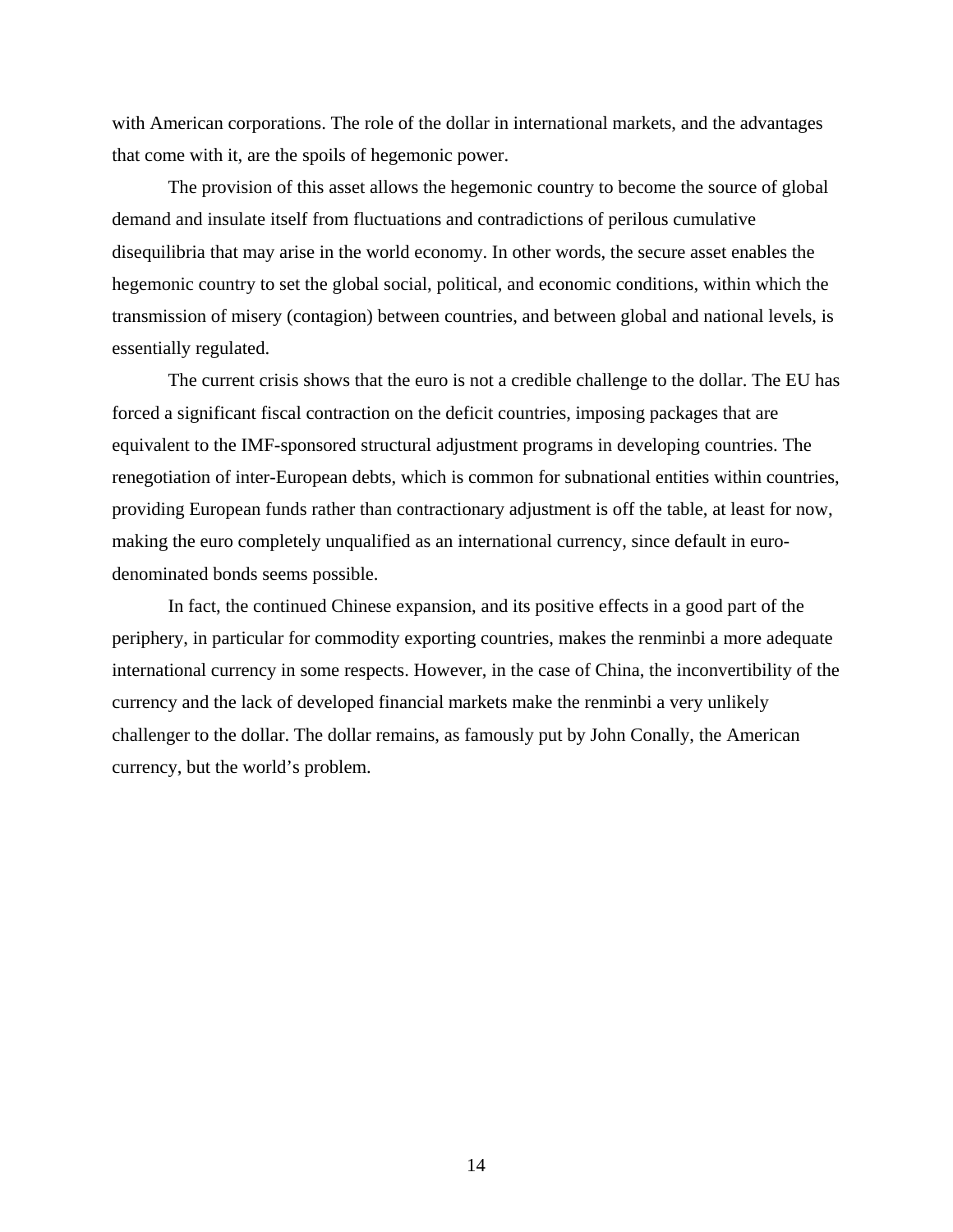#### **REFERENCES**

- Arestis, P., and M. Sawyer. 2006. "Macroeconomic Policy and the European Constitution." in P. Arestis and M. Sawyer (eds.), *Alternative Perspectives in Economic Policies in the European Union*. New York: Palgrave-Macmillan.
- Bank for International Settlements (BIS). 2010. *Triennial Central Bank Survey*. Basle: Bank for International Settlements.
- Barba, A., and M. Pivetti. 2009. "Rising household debt: Its causes and macroeconomic implications." *Cambridge Journal of Economics* 33(1): 113–137.
- Berglund, P., and M. Vernengo. 2006. "Introduction." in P. Berglund and M. Vernengo (eds.), *The Means to Prosperity*. New York: Routledge.
- Bergsten, F. 2010. "China's Currency and the US Economy." VoxEU.org, November 1.
- Chinn, M., and J. Frankel. 2008. "Will the Euro Rival the Dollar? A Debate." *International Finance* 11(1): 49–73.
- Cohen, B. 1998. *The Geography of Money*. Ithaca, NY: Cornell University Press.
- Dooley, M., D. Folkerts-Landau, and P. Garber. 2003. "An Essay on the Revived Bretton Woods System." Working Paper 9971. Cambridge, MA: National Bureau of Economic Research (NBER).
- Eichengreen, B. 1989. "Hegemonic Stability Theories of the International Monetary System." Working Paper 2193. Cambridge, MA: National Bureau of Economic Research (NBER).
- Eichengreen, B. 1992. *Golden Fetters: The Gold Standard and the Great Depression*, 1919– 1939. New York: Oxford University Press.
- Eichengreen, B. 2011. *Exorbitant Privilege: The Rise and Fall of the Dollar and the Future of the International Monetary System*. New York: Oxford University Press.
- Eichengreen, B., and K.H. O'Rourke. 2010. "A Tale of Two Depressions." Voxeu.org. Available at: http://www.voxeu.org/index.php?q=node/3421.
- Eichengreen, B., and M. Flandreau. 2009. "The Rise and Fall of the Dollar, or When Did the Dollar Replace Sterling as the Leading Reserve Currency?" *European Review of Economic History* 13: 377–411.
- Flood, R., and P. Garber. 1984. "Collapsing Exchange-rate Regimes: Some Linear Examples." *Journal of International Economics* 17(1–2): 1–13.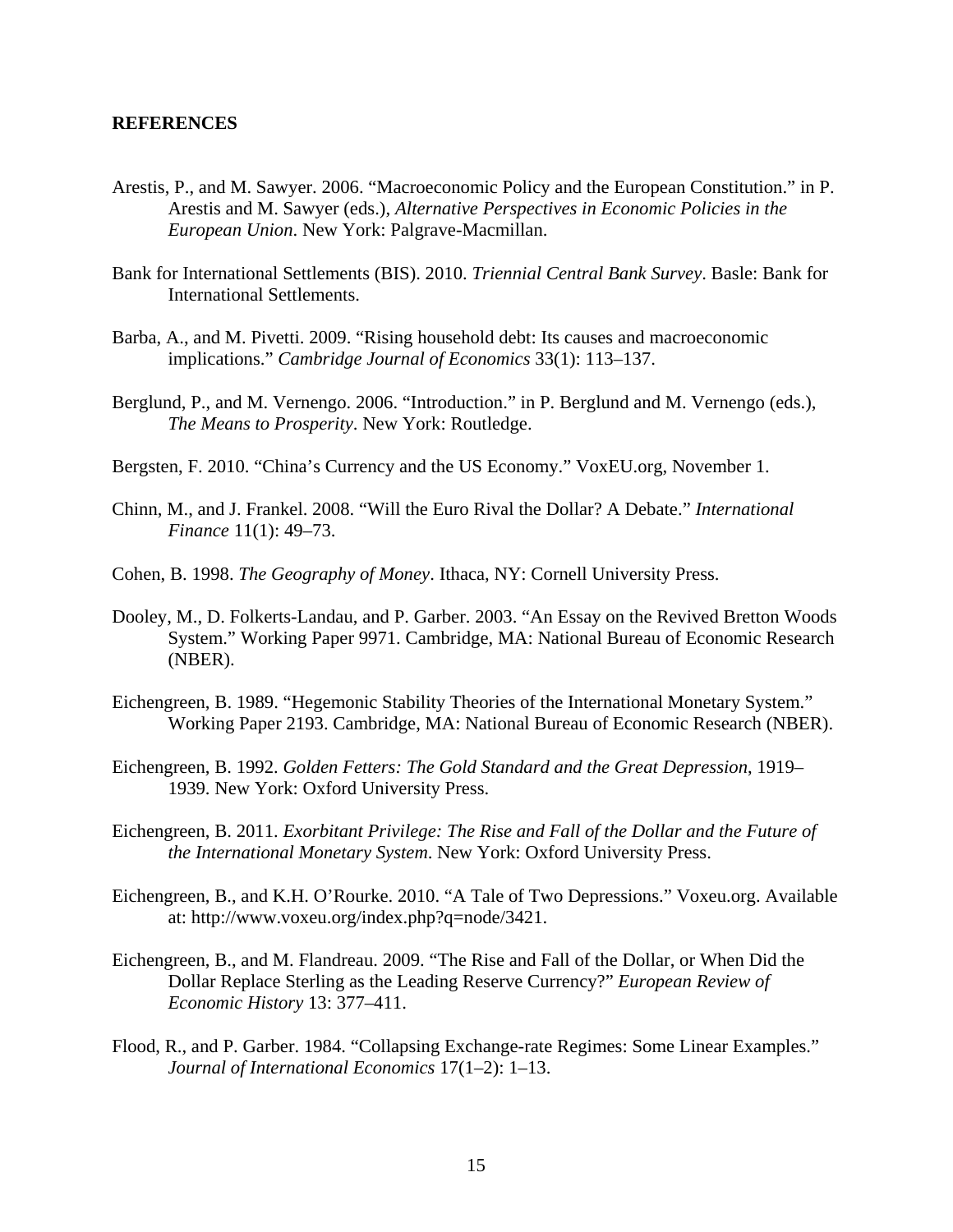- Goldberg, L. 2010. "Is the International Role of the Dollar Changing?" Federal Reserve Bank of New York, *Current Issues in Economics and Finance* 16(1): 1–7.
- Goldberg, L., and C. Tille. 2008. "Vehicle Currency Use in International Trade." *Journal of International Economics* 76(2): 177–192.
- Goodhart, C. 1998. "The Two Concepts of Money." *European Journal of Political Economy* 14: 407–432.
- Green, R. 1992. *Classical Theories of Money, Output and Inflation*. London: Macmillan.
- Helleiner, E. 2003. *The Making of National Money*. Ithaca, NY: Cornell University Press.
- Ingham, G. 2004. *The Nature of Money*. Cambridge, UK: Polity Press.
- Keohane, R. 1980. "The Theory of Hegemonic Stability and Changes in International Economic Regimes, 1967–1977." in O. Holsti et al. (eds.), *Change in the International System*. Boulder, CO: Westview Press.
- Kindleberger, C.P. 1973.*The World in Depression*. Berkeley: University of California Press.
- Kirshner, J. 1995. *Currency and Coercion*. Princeton, NJ: Princeton University Press.
- Kiyotaki, N., and R. Wright. 1989. "On Money as a Medium of Exchange." *Journal of Political Economy* 97(4): 927–954.
- Kregel, J. 2010. "An Alternative Perspective on Global Imbalances and International Reserve Currencies." Banco Central República Argentina, processed.
- Krugman, P. 1979. "A Model of Balance-of-Payments Crises." *Journal of Money, Credit and Banking* 11(3): 311–325.
- Krugman, P. 1980."Vehicle Currencies and the Structure of International Exchange." *Journal of Money, Credit and Banking* 12(3): 513–526.
- Langley, P. 2002. *World Financial Orders*. London: Routledge.
- Marx, K. 1859–61[1973]. *Grundrisse*. London: Penguin.
- McNamara, K. 2008. "A Rivalry in the Making? The Euro and International Monetary Power." *Review of International Political Economy* 15(3): 439–459.
- Obstfeld, M. 1986. "Rational and Self-Fulfilling Balance of Payments Crises." *American Economic Review* 76(1): 72–81.